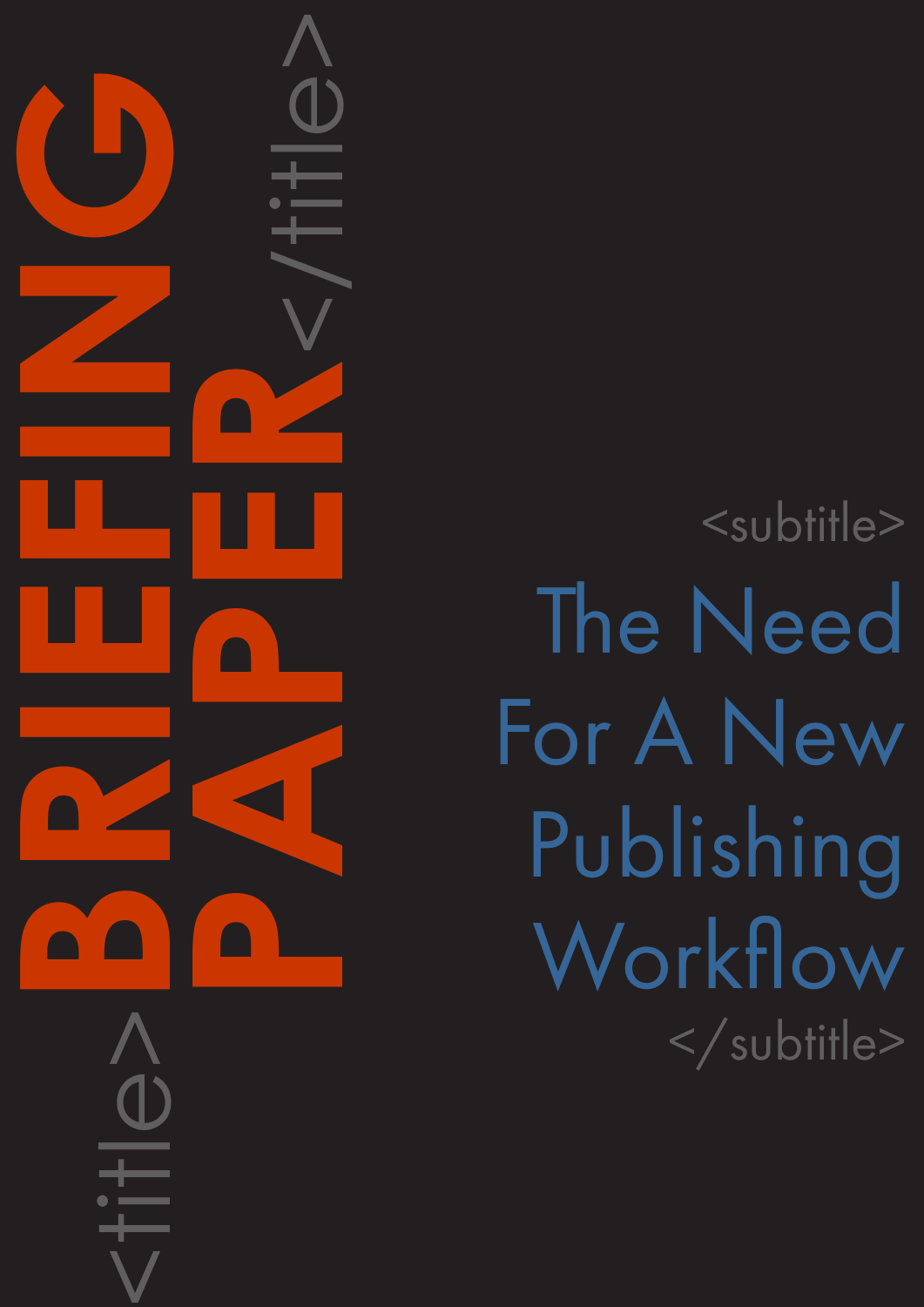| <b>Intermediate</b><br>electronic formats<br>EF1<br>EF <sub>2</sub><br>EF3 |                                                                        | <b>PDF</b><br><b>HTML</b> |
|----------------------------------------------------------------------------|------------------------------------------------------------------------|---------------------------|
|                                                                            | Postscript<br>PDF<br><b>HTML</b><br><b>DAISY</b><br><b>XML</b> braille |                           |

### CAPDM Ltd. CAPDM Ltd.

Introduction If you have started out along the path of developing an online, CPD or distance learning (DL) programme, you will have put a lot of thought into how you are going to source the content. One route is to look to the Publishers, as they have ready developed content of high quality.

> However most DL programmes are developed in a way that offers the students materials in a range of formats – including print, PDF for the laptops and, of course, HTML for the institutional virtual learning environment or VLE. Any development will also include a variety of learning materials, not just core texts. These have to be backed up with formative assessments, cases and other support materials. The publishers realise this and this is precisely why popular texts now have fairly extensive 'companion' web sites.

> A number of problems though, are encountered by teams progressing down this programme development route. First, the Publishers usually want you to use **their** systems, so you may be required to have students log into an external environment. This is annoying given that all institutions now have their own – often expensive – learning environments. The Publishers' response is to make many publications available as plug-in cartridges for the popular learning environments, but there is still a high degree of development inflexibility.

> There are other more serious irritations, though. Many institutions would want to buy the **content** of the Publisher's text but not be solely restricted to the printed form. They would also, in some cases, like to use the text (and its companion web site) material as the base of their own learning materials that support their on-line distance programme. The Publisher's content would be used interlinked with the institution's own branded content, e.g. study guides or past papers. This has typically not been possible. The big Publishers now have custom publishing teams that go some way towards this, but custom publishing tends to be limited to chapter level manipulation of the printed texts – and it is obvious where one or more texts have been 'glued' together, reflecting their different printed formats. One major Publisher actually told us that they we almost ashamed of the final quality they offered, and it was easy to see why.

> Going one step further down the customisation route is 'adaptation', where the programme designer could reuse the materials at the fragment level. Most Publishers firmly rule this out along with any other options involving a more detailed re-working of the materials. The objections are largely based on legal and cost grounds, where it is infeasible to look to original authors to approve every adaptation made to their materials. If you require this degree of flexibility in working with the subject materials for your programme, then you have probably reached the point where it is worthwhile investing in the creation and maintenance of your own materials assets.

Single Source Publishing

The cost of a custom published solution can be quite high for an institution, particularly if additional electronic forms (PDF, EPUB and HTML) are included. This reveals the underlying problem that makes this approach expensive and with varying quality of output. Quite simply most Publishers do not currently embrace single source publishing. A typical workflow starts with the production of the printed text, then prepares the content for other published forms. Regular readers of the CAPDM briefing papers will recognise that it is essential to start with a master source format that enables a **range** of output formats to be targeted. Today that single source has to the international extensible markup standard XML, with suitable structure (from a DTD or Schema). Putting XML up front results in a quite different, but much more flexible workflow (see Figure 1), but one that offers many other benefits:

- •quality and consistency is preserved over different formats as there is but a single source of content;
- reuse, maintenance and revision management are simplified for the very same reason;
- the cost of production for a multiple format publication is lower;
- it can, and should, result in a unified feel to all of the content, which can also be institutionally branded to fit with other materials used.



Figure 1: Workflows – traditional publisher vs. Single master sourcing

So why don't all Publishers embrace this XML-based workflow? There is one underlying reason – they are still very much text book oriented. This is a sweeping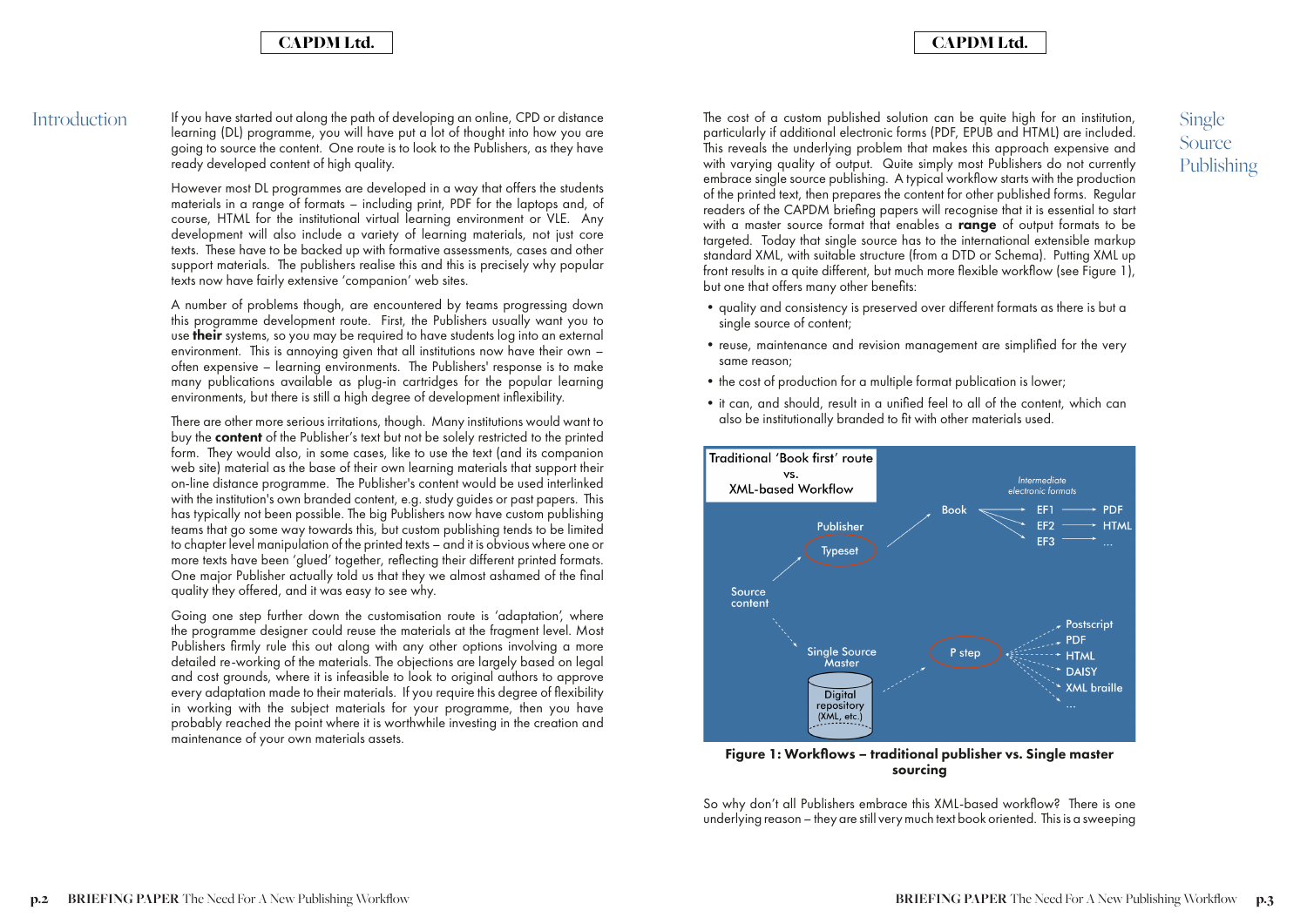XML **Workflows** 

### CAPDM Ltd. CAPDM Ltd.

statement, particularly as we acknowledge above that many publications have good companion websites. However the book is very much the primary target because this is what is sold. This is not strictly what developers of distance programmes want, though, and they need to ensure that their students have the materials and contexts they need in whatever format they need it in and when they need it.

If the learning content is part of a managed domain of information then the interactive, hyperlinked renderings can also be produced along with the support materials (formative assessments, etc) in a wholly integrated fashion. This can, and should, result in a seamless set of materials with rich functionality and a high degree of usability.

So what are the Publishers doing? Publishers are slowly embracing XML and standards and this, we would suggest, is a good thing. However they do operate in a very competitive business area so most still follow the route of developing in-house solutions which put proprietary rings around standardised content. For example they will have their own document type definitions or schemas to suit their specific processing expectations and needs. This misses one of the key benefits of embracing standards, namely that tools and production becomes cheaper and better when everyone is driving them forward.

Is an XML workflow the answer to everything? While there are big advantages in adapting the workflow to start with XML, it has to be admitted that there are some things that are very hard to achieve in a pure XML workflow. For example it is difficult to typeset a highly customised, almost individually laid out page publication, i.e. difficult to emulate what typical desktop publishing or "DTP" packages do. There is a way round these problems, though, and many Publishers either currently compromise, or will compromise, a pure XML workflow for an 'almost-there' workflow. This will allow them to use a system that either does final output touch-ups in a DTP package, or exports XML from their DTP packages after print release.

The down side is that this creates one of the very problems that XML workflows tend to solve, namely that single source publishing cannot be applied. Moving to one of the scenarios above, e.g. doing final touch-ups in a DTP, creates a separate master source. This solution does not allow the Publisher to then call this the master 'golden' – it will always be reliant on the tool-chain and the extra hand-crafted processes that this chain will have established.

Here in Scotland, the *The Books for All* report to the Scottish Executive Education Department (ISBN 978 0 7559 1535 4) highlighted the need for many accessible formats for books in our schools in order to ensure that no one is obviously disadvantaged. This was actually an opportunity to take the lead in the use of technology to provide better materials for all our children, including the disadvantaged, the culturally different, and the majority.

The solution is to move to a pure batch model.

In addition to the obvious cost benefits of an XML-first workflow, no compromises of the 'golden' master approach are possible because output never goes into an application in which hand-editing of layout is possible. This, by contrast, is the norm with DTP packages. All final outputs and any convenient 'fixes' have

Why are these initiatives relevant here? They represent a vision for improvements to the economies of Europe and to education in general.

to be done either via the semantics of the underlying mark-up or through the processing instructions that the batch output generators interpret. The implication is that all outputs are reproducible time and again, and that the master becomes 'golden' – it can guarantee to produce exactly the same output with the same content every time, and to render from the same content base to all formats.

Such batch-driven typesetting tools are deterministic. The alternative is to use DTP-derived and word processor-derived tools – including batch process versions – that all have a randomised element. This means that the same content may produce different layout on a different day or on from different typesetting engine.

End-to-end XML-based batch production, as described above, ensures that the investment made in information and content is never wasted. Publishers are embracing the concept, but not fully. Our advice is not to go half way. It is worth putting in the extra effort to create, manage and exploit your information and content. In this way you can be sure of hitting the release button again in 6 months, or 6 years, and getting the desired output.

The EU's Seventh Framework Programme cited that Information & Communication Technologies (ICT) are critical to the competitiveness of European industry. One plank of their ICT strategy is Digital Content & Learning, and they provided research funding for the development of digital libraries to support the creation, interpretation, use and preservation of cultural and scientific resources. These resources will, in turn, "revolutionise learning through adaptive and intuitive ICTs". Standards for information were to feature heavily at the heart of this work.

The UK's Joint Information Systems Committee (JISC) has been sponsoring programmes to develop Higher Education repositories and a digital content infrastructure. The aim is to develop Information Environments to support digital repositories and preservation of information, and functionality such as crosssearching facilities across repositories. The vision is to establish a network of digital resources and services, in order to significantly improve content use and curation.

We can also help the teachers. How? That will be the subject of a future Briefing Paper but needless to say the starting point is with the workflow.

What are others doing?